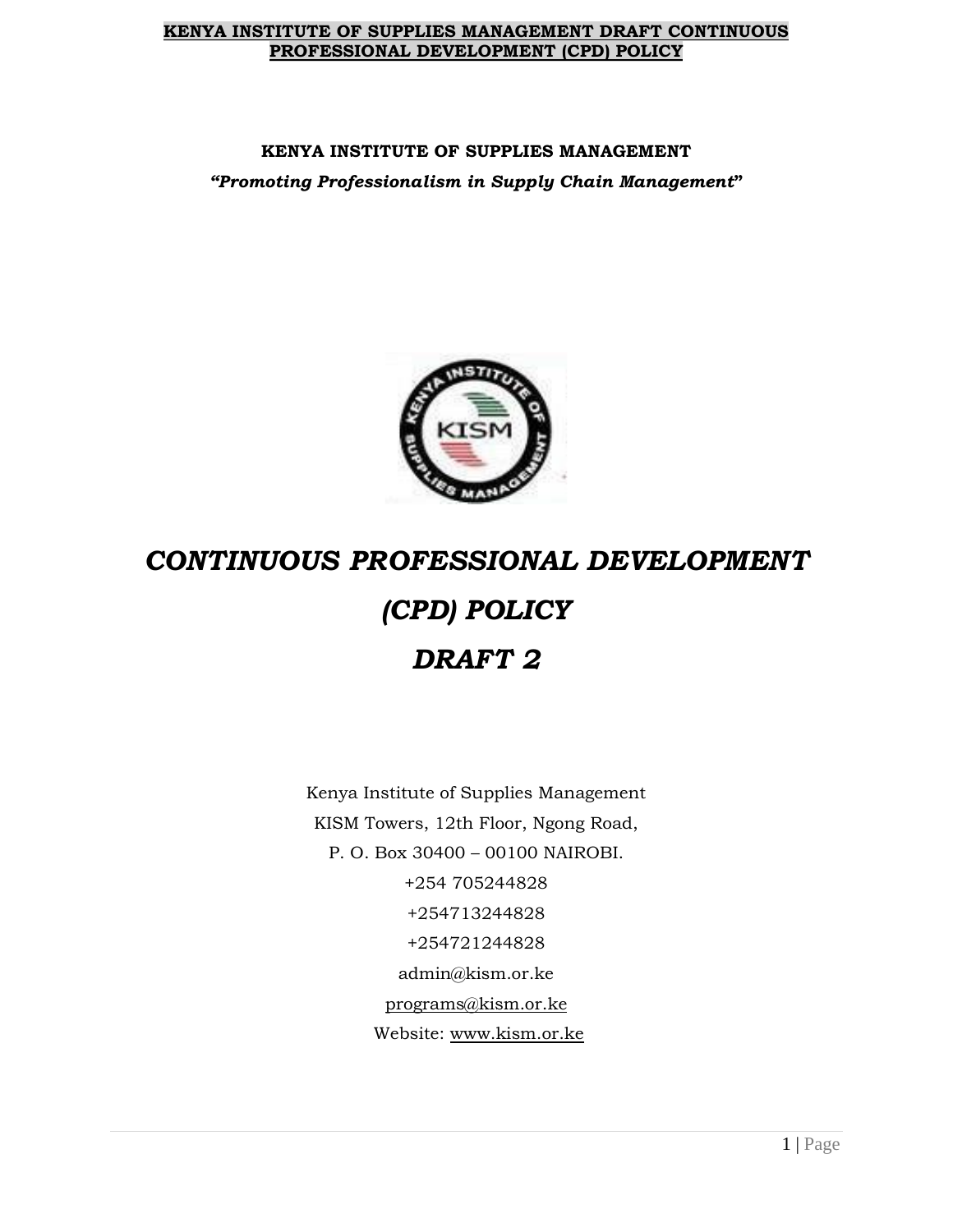## **FOREWORD**

Continuous Professional Development (CPD) is a life-long learning experience to improve professional competence and value addition to practitioners and organizational wellbeing. Modern supply chain practice appreciates CPD programs as an integral part of strategic progression and it is generally acceptable practice that impacts on the efficiency and effectiveness of organizations.

It is, therefore, important to adopt and publish a clear CPD policy for all professionals to adhere to and abide by in the course of their practice. The promulgating of this first draft of the CPD policy is an important milestone for the Institute and will be an important addition to the many programs the council is undertaking to enhance the competency of our practitioners all geared towards improving the negative narrative the profession has suffered for a long time.

I wish to register my appreciation to all members of the institute and stakeholders for their support and contributions towards making this CPD policy a reality.

**JOHN KARANI, MKISM, MCIPS,** 

**COUNCIL CHAIRMAN.**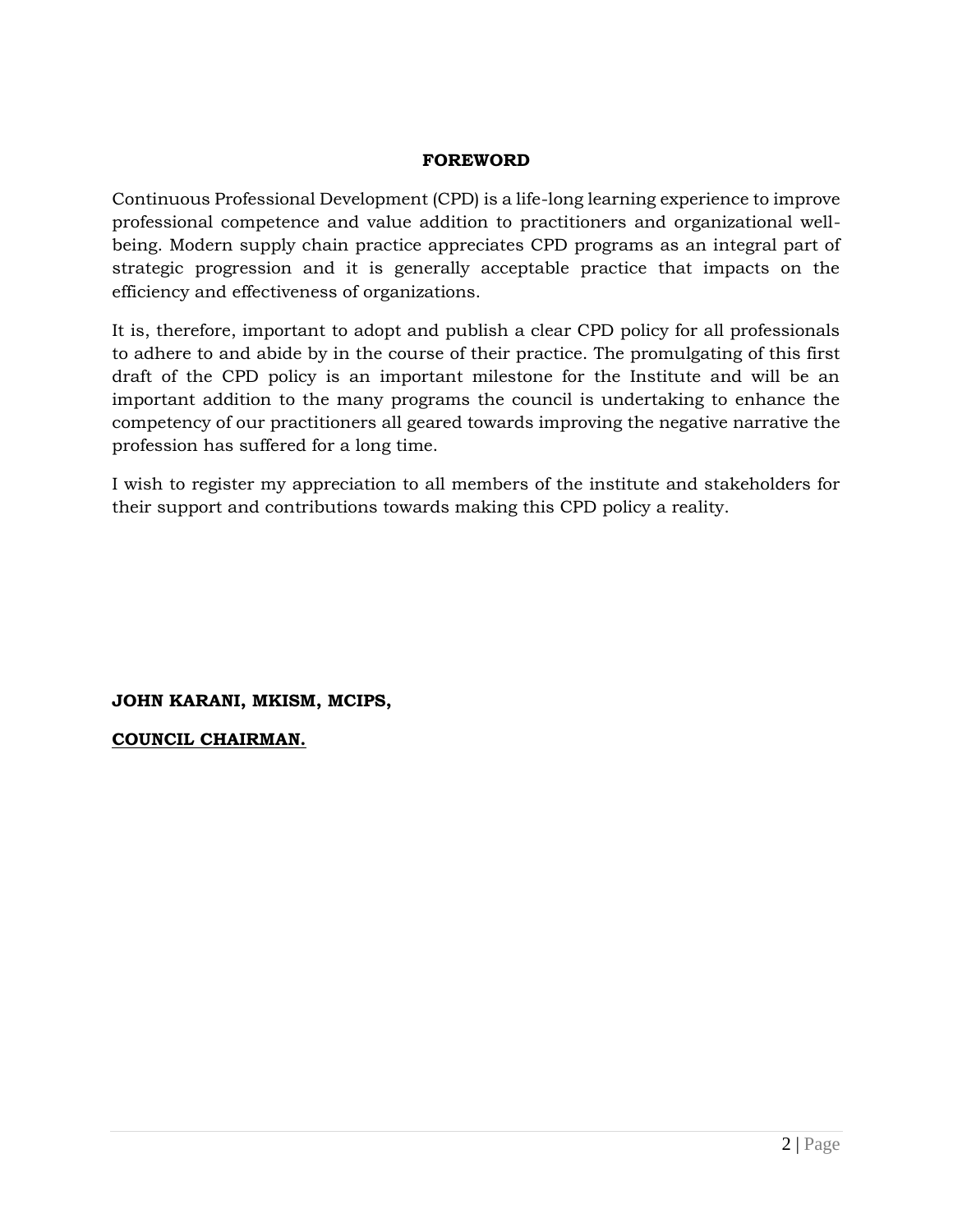#### **PREFACE**

In today's dynamic environment where the needs of customers keep changing and the demands on professionals become increasingly complex, professionals are expected to be constantly aware of the challenges they face relating to knowledge, skills and competencies and build necessary capacities to address these demands. Supply Chain profession has been thrust into the forefront of this very volatile and dynamic environment due to changes in the supply chain that strands the whole spectrum from cradle to grave. Organizations that do not adapt in this changing environment and appreciate the gains accruing from a well-structured and managed Supply Chain will not survive.

As a professional body, KISM focuses on the quality of the services provided to organizations, clients, individuals, groups and communities by its members. The Institute has recognized the need for professionals to be in the position not only to provide high quality services, but also feel confident in their abilities to be a value add to the needs of clients. Through CPD, quality services will be promoted and the capacity of professionals enhanced.

KISM is committed to offering a CPD program that is reasonable, flexible, affordable, user-friendly and accessible to all SCM practitioners.

**JEREMIAH NTHUSI- MKISM, MCIPS CHAIRMAN, PROFESSIONAL STANDARDS COMMITTEE**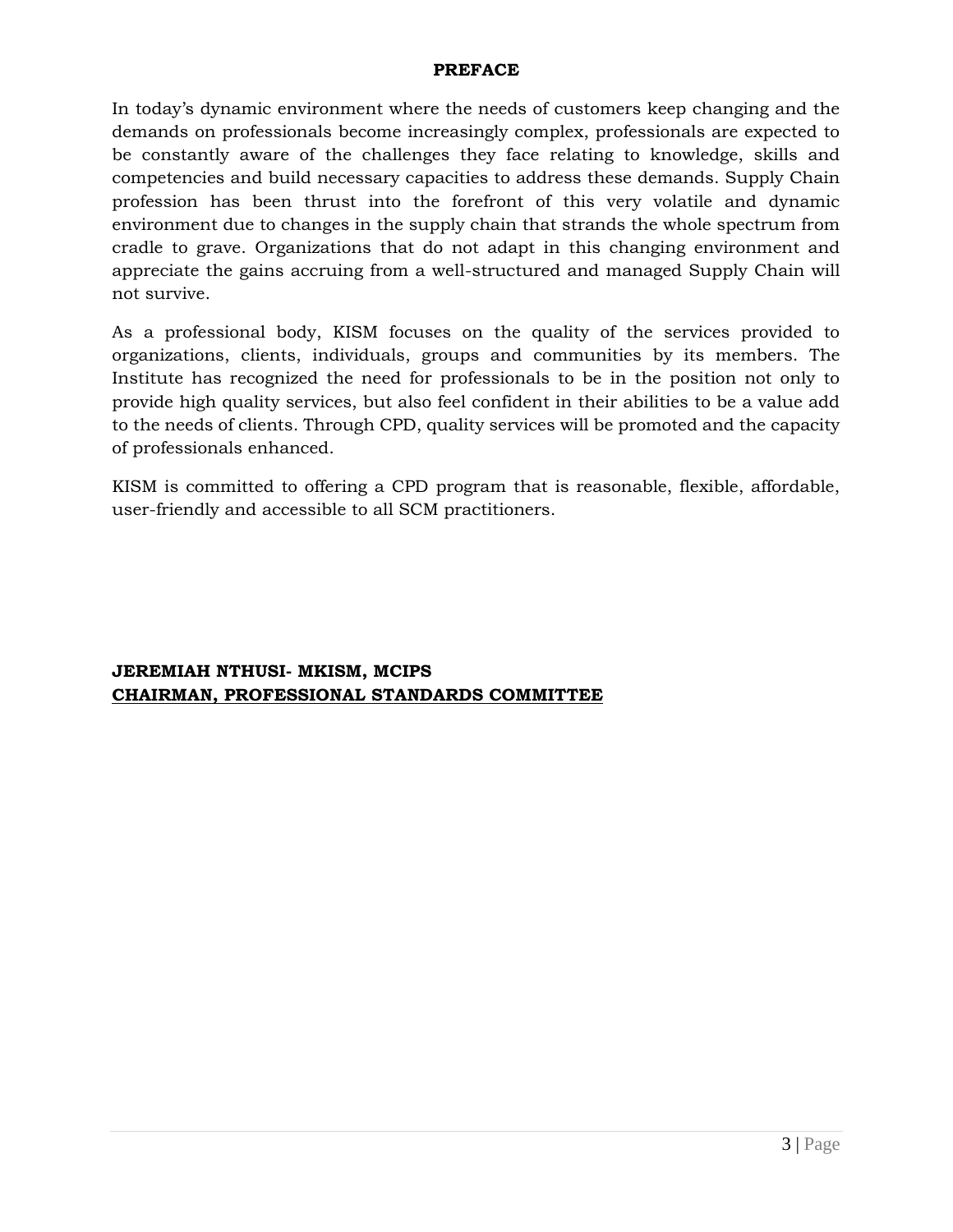#### **DEFINITION OF TERMS**

#### *a)* **Continuous professional development (CPD):**

A determined process that requires KISM members to keep enhancing their professional capacity through continuous learning measured through obtaining a specified number of points annually, by attending or participating in relevant activities of a professional nature.

#### *b)* **Professional Standards Committee (PSC)**:

A committee appointed by the KISM Council as provided for in clause 7 of the SPMA Act schedule. It is a committee of the council that certifies quality and ensures that training activities and training service providers meet the required criteria for CPD purposes

- *c)* **CPD Activity:** a learning activity a professional undertakes to develop and enhance his/her professional abilities. Such enables learning to become conscious and proactive.
- *d)* Structured CPD activity has learning as the key objective, it is relevant, measurable and verifiable.
- *e)* Unstructured CPD activity is defined as informal learning or development of practicing skills. These activities can be verified but are difficult to measure.

## *f)* **Training Firm/ Agency**:

A person or body corporate licensed and accredited by the Institute to carryout CPD activity as provided under this Policy and the Accreditation Policy

#### *g)* **Member**:

As defined in section 3A of the SPMA Act 2007

*h)* **Member in Good Standing:** "A member who is up to date in payment of all dues and fees and is not under disciplinary sanctions".

## *i)* **Active Member:**

A member whose registration and licensing status is up to date in a given year. An active member is essentially eligible to practice in the indicated year.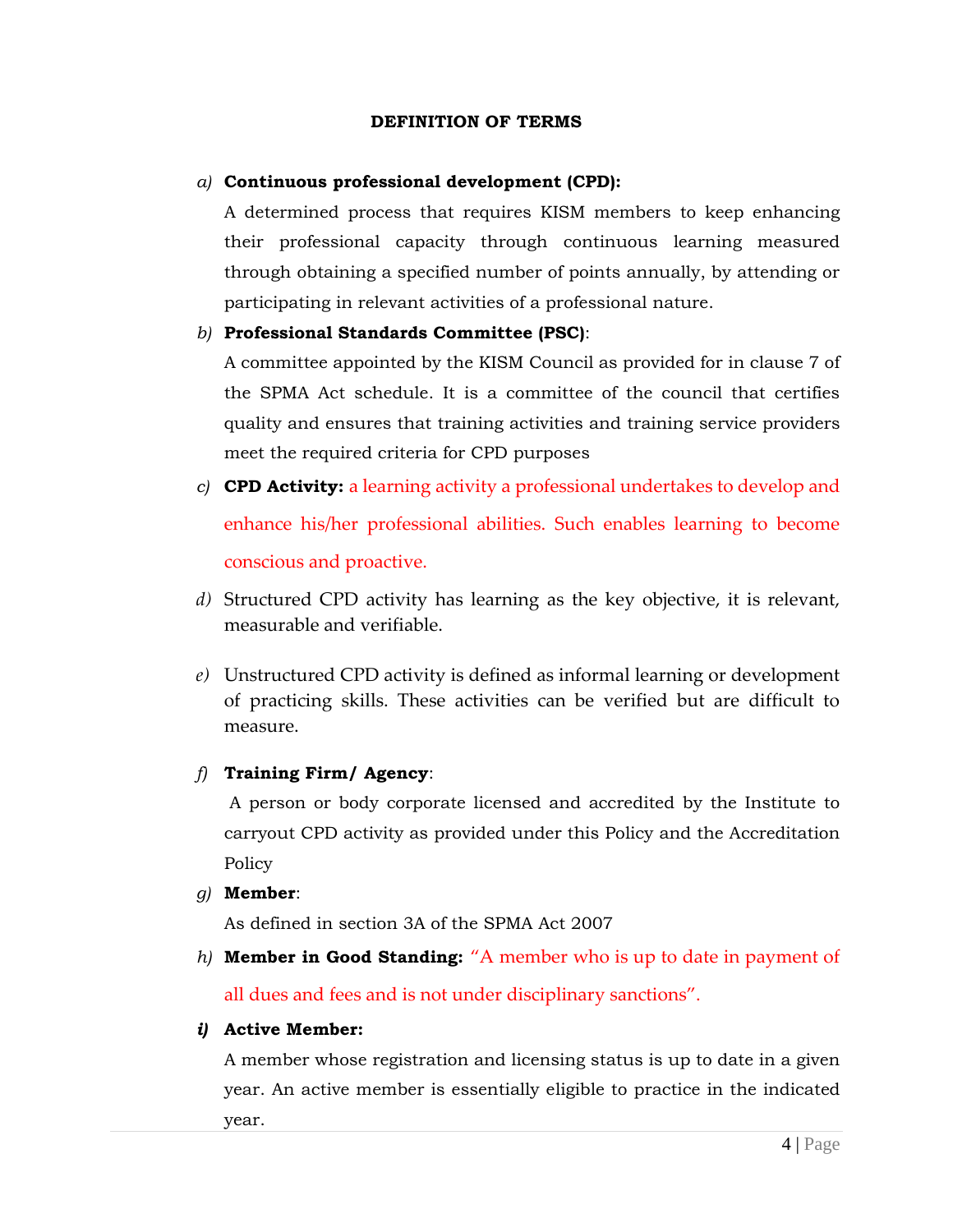## *j)* **Inactive Member:**

A member whose registration and licensing status is not up to date in a given year. An inactive member is essentially not allowed to practice in the indicated year.

## *k)* **Dormant Member:**

This means a member has not been certified to practice for over one year.

## *l)* **Struck Off:**

This means a member is STRUCK OFF the membership register and is not permitted to practice.

## *m)* **Suspended Member:**

This means a member is temporarily not permitted to practice.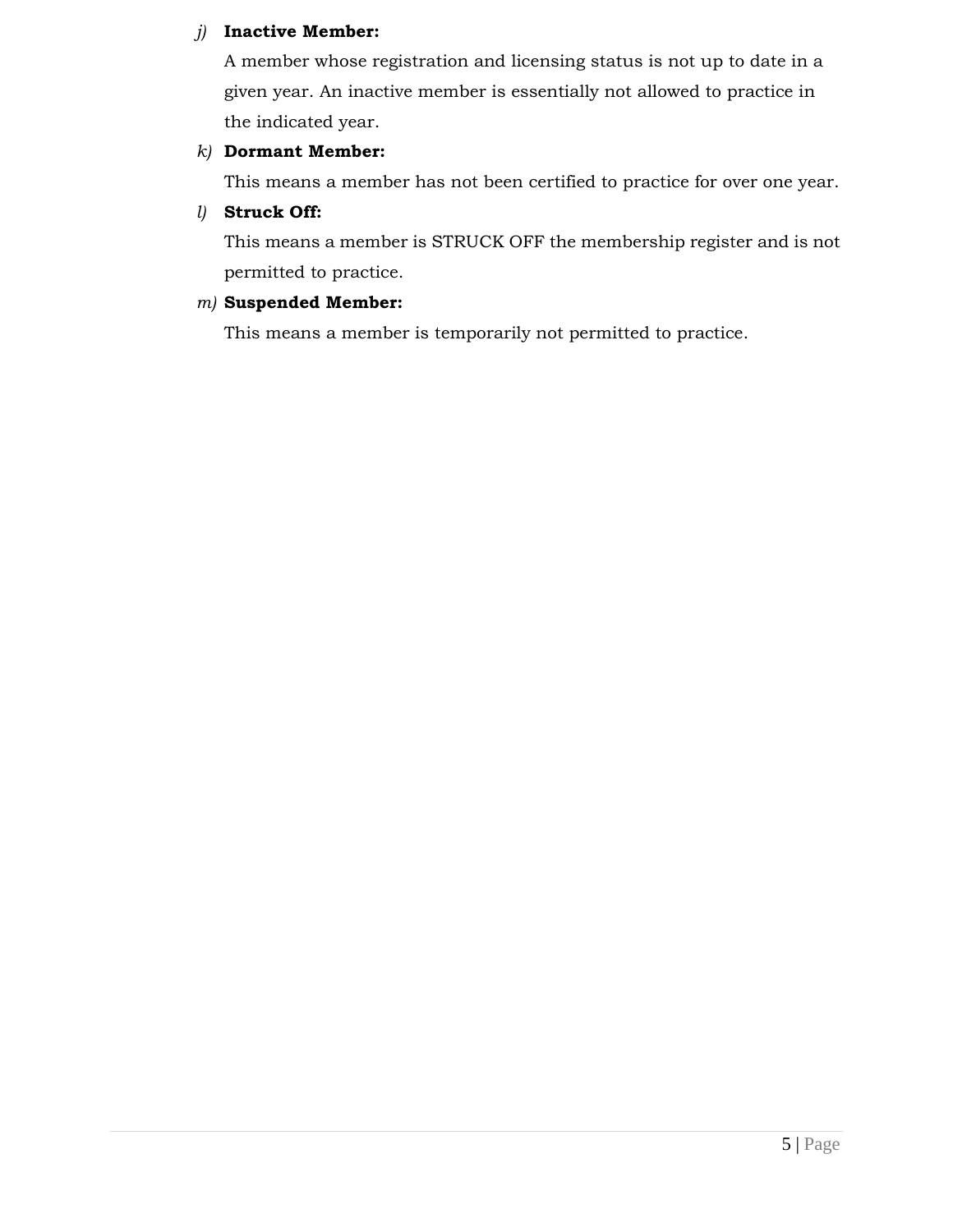## **ACRONYMS**

- **PSC :** Professional Standards Committee
- **CPD :** Continuous Professional Development
- **KISM :** Kenya Institute of Supplies Management
- **SCM :** Supply Chain Management
- **CPSP** : Certified Procurement and Supply Professional
- **APS :** Associate in Procurement and Supply
- **CEO :** Chief Executive Officer
- **CHE** : Commission for Higher Education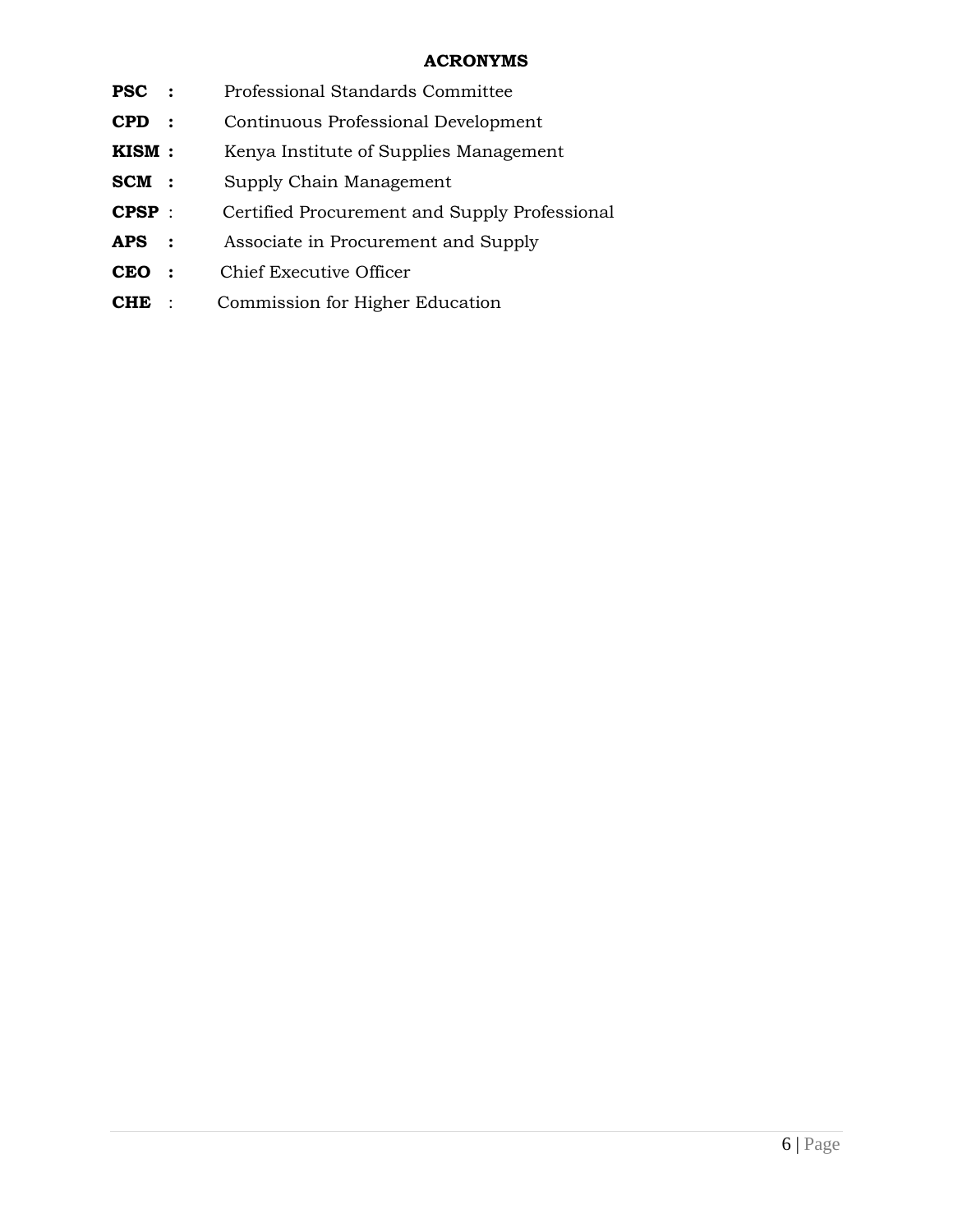# **CHAPTER 1 INTRODUCTION**

#### **1.1 POLICY STATEMENT**

The Kenya Institute of Supplies and Management (KISM) within the mandate bestowed upon it by the Supplies Practitioners Management Act of 2007- Laws of Kenya and within its obligation as a member of International Federation of Purchasing and Supplies Management has responsibility of developing and regulating the supply chain profession in Kenya. As part of this responsibility, the Institute through its Professional Standards committee shall remain committed to delivering quality, relevant and up to date Continuous Professional Development (CPD) programmes to its members. The CPD Policy shall guide the processes and decisions involved in conception, development, implementation and evaluation of the Institute's CPD programme. The policy also guides the recognition and award of CPD points earned by members from other activities other than the Institute's CPD activities.

## **1.2 POLICY SCOPE**

The CPD policy shall apply to all CPD activities that members would wish to claim CPD points from. This includes the Institute's CPD activities and any other activities that would earn a member CPD points. The policy shall be used in conjunction with the Institute's strategic plan, and any other related guidelines that may be issued by Council from time to time.

## **1.3 POLICY GUIDING PRINCIPLE**

The policy guidelines contained herein are based on the Institute's training procedures and the code of ethics for Professional Supply Chain practitioners.

A professional supply chain practitioner has a continuous duty to maintain professional knowledge and skill at the level required to ensure that a client or employer receives the advantage of competent professional service based on current developments in practice, legislation and techniques. A professional supply chain practitioner shall act diligently and in accordance with applicable technical and professional standards in all professional and business relationships

## **1.4 POLICY AIM**

With this policy the Institute aims to:

- a) Set a standard with regards to the Continuous Professional Development for its members;
- b) Adhere to National and International supply chain standards set.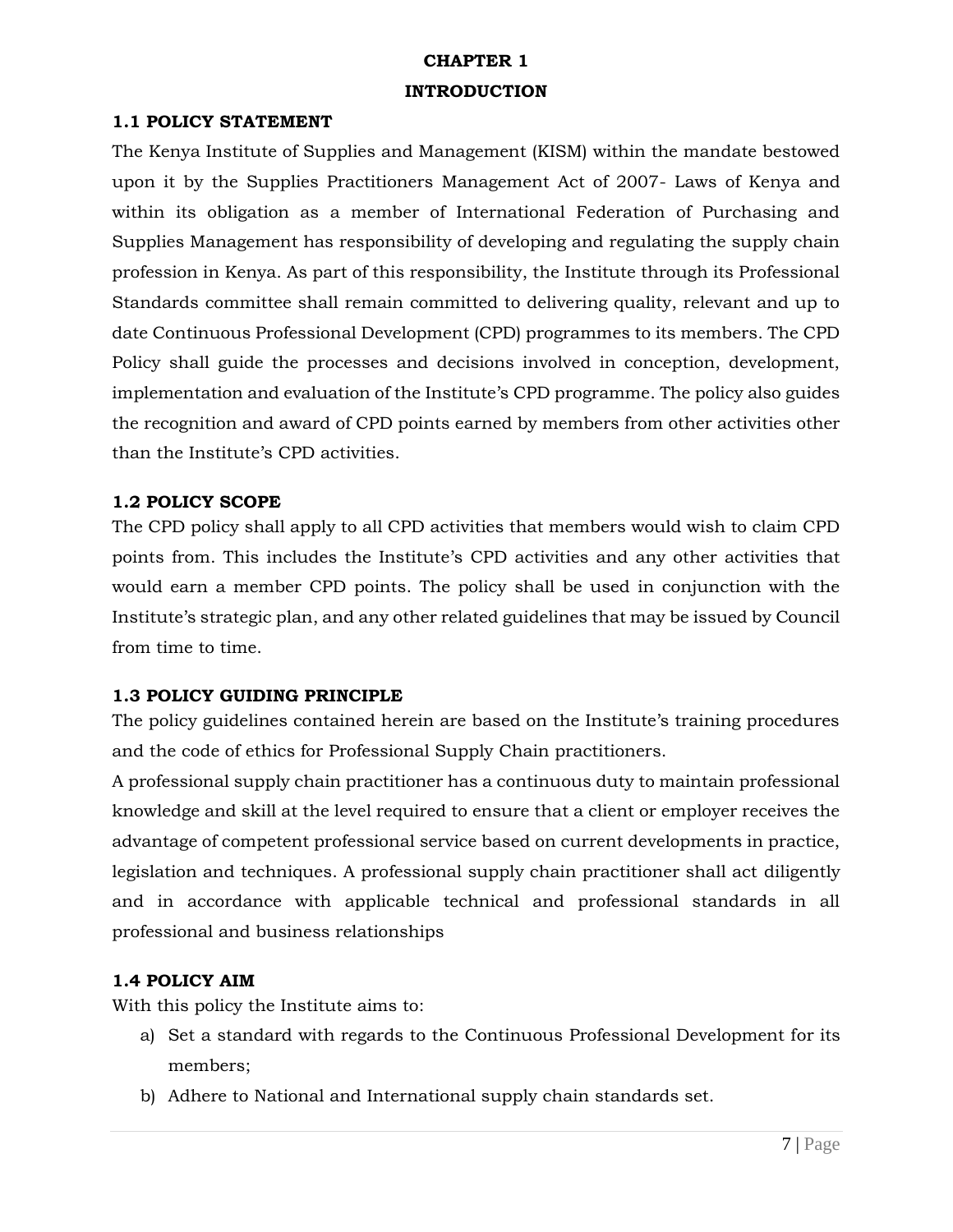# **CHAPTER 2 BACKGROUND**

## **2.1 KISM CPD PROGRAM**

The KISM CPD programme is a process of lifelong learning for Supply Chain Management (SCM) professionals, aimed at improving performance by systematically updating practitioner's knowledge and skills, and developing personal qualities necessary for the execution of professional duties including acquisition of new roles and responsibilities. In an increasingly competitive and dynamic corporate environment, it is imperative for professionals to continuously acquire new skills, knowledge and competencies in order to remain relevant in their practice and to meet growing expectations for high quality services and accountability. The institute acknowledges this need and has put in place a structure for recognition of CPD among its members.

Continuous Professional Development ensures members continue to be competent in their work. The ultimate outcome of the CPD programme, if well planned, is to safeguard the public, the employer, the professional and the professional's career.

#### **2.2 CPD BENEFITS TO AN INDIVIDUAL**

Individuals get the following benefits from participating in CPD activities:

- 1. Maintaining professional competence.
- 2. Developing further skills and capabilities.
- 3. Maintaining the integrity and credibility of the qualification and the profession.
- 4. Building confidence and credibility, you can see your progression by tracking your learning.
- 5. Earning more by showcasing your achievements. A handy tool for appraisals.
- 6. Achieving your career goals by focusing on your training and development.
- 7. Coping positively with change by constantly updating your skill set.
- 8. Becoming more productive and efficient by reflecting on your learning and highlighting gaps in your knowledge and experience.
- 9. Opening doors to excellent future employment opportunities;
- 10.Improving learning ability;
- 11.Promoting independent learning;
- 12.Demonstrating ambition and commitment to professional self-improvement;
- 13.Acquiring relevant practical qualifications that will impress current and prospective employers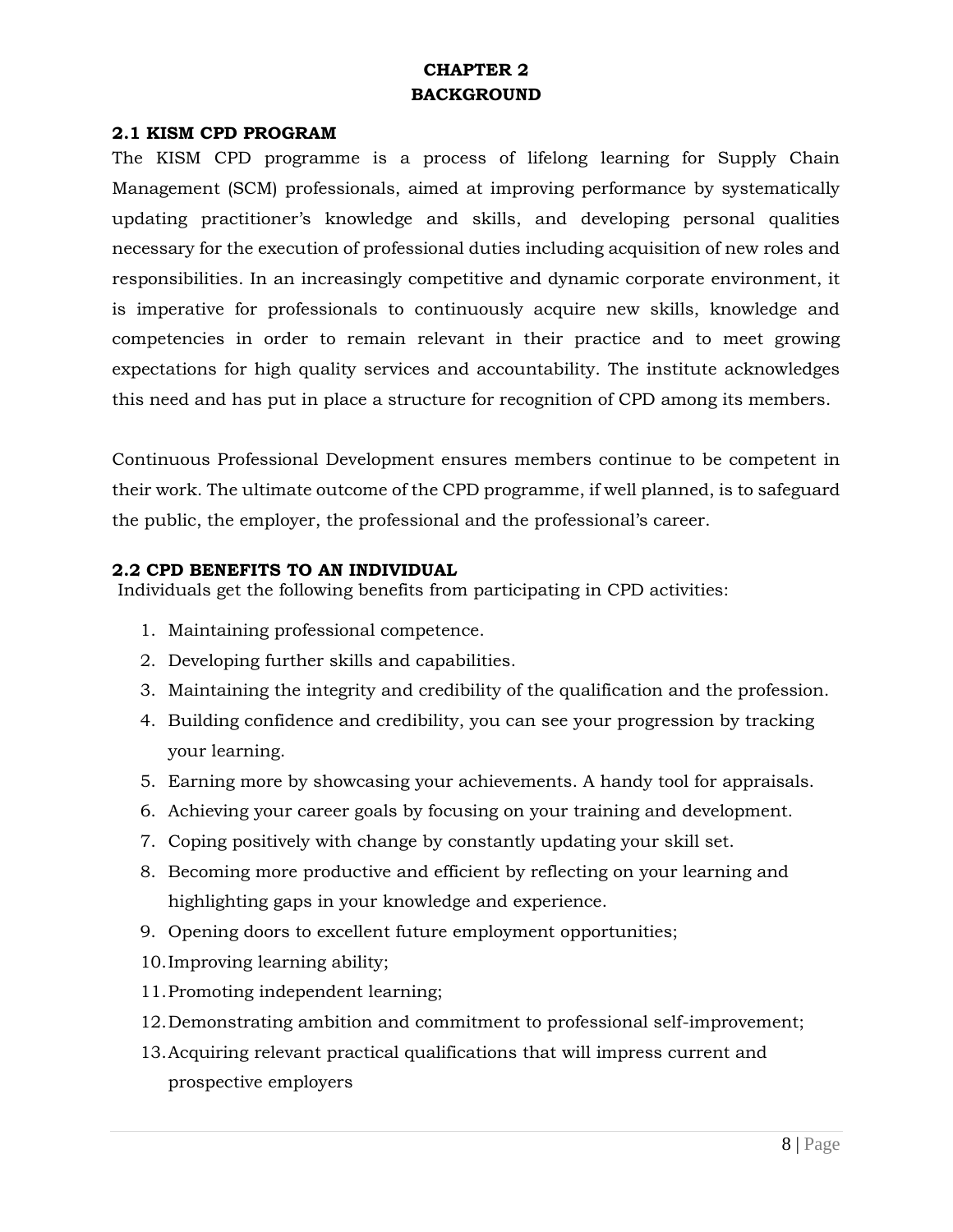## **2.3 CPD BENEFITS TO ORGANIZATIONS:**

Organizations are shifting the responsibility for personal development back to the individual, the ability and insight of the individual to manage his/her professional growth is seen as a key strength. Benefits accruing for the organization include but are not limited to;

- 1. Helps maximize staff potential by linking learning actions and theory to practice.
- 2. Helps SCM professionals to set specific, measurable, achievable, realistic and time-bound objectives, for training activity to be more closely linked to business needs.
- 3. Promotes staff development. This leads to better staff morale and a motivated workforce helps give a positive image/brand to organizations.
- 4. Adds-value, by reflecting it will help staff to consciously apply learning to their role and the organization's development.
- 5. Sets a high standard across the company for staff development;
- 6. Improves productivity with the help of motivated and skilled employees;
- 7. Endorses a learning culture in the organization;
- 8. Enhances the reputation of the company among prospective employees and clients;
- 9. Increases employee retention;
- **10.** Allows the company to keep up with the latest trends and changes in the industry.

## **2.4 OBJECTIVES OF KISM CPD POLICY**

## **2.4.1 General Objectives**

- i. To develop a competent and professional SCM workforce
- ii. To be up-to-date in the member's career with maintaining knowledge and skills.
- iii. To support future professional development by enhancing and broadening capabilities.
- iv. To develop personal qualities necessary to execute professional and technical duties in an ethical manner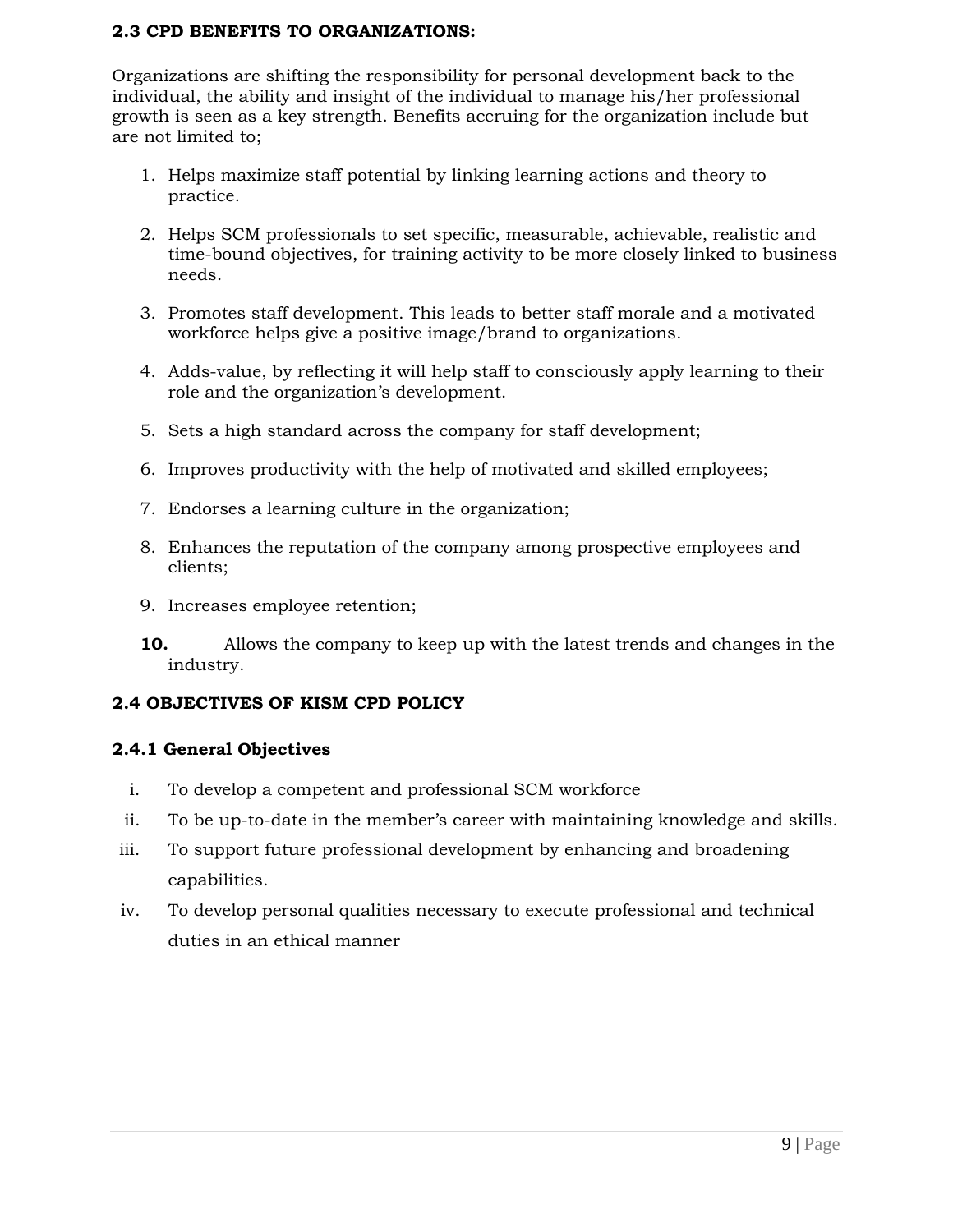# **2.4.2 Specific Objectives**

- i. To maintain professional competency
- ii. To ensure high standards and ethics in SCM practice
- iii. To broaden knowledge and keep up with current trends in the SCM practice
- iv. To refine skills and gain new ones
- v. To foster responsibility in one's own professional development



#### **2.5 THE CPD JOURNEY**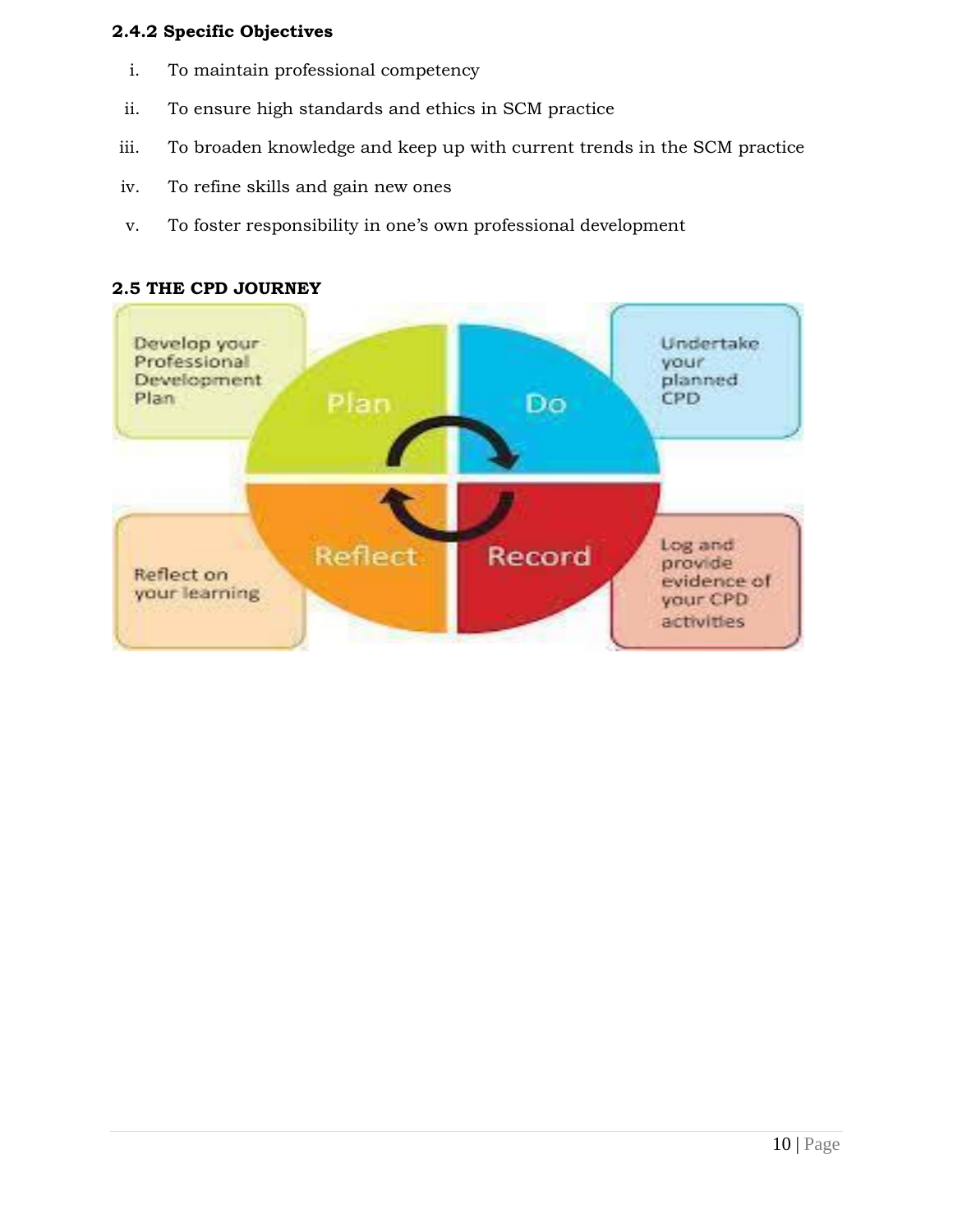#### **CHAPTER 3**

#### **CPD REQUIREMENTS**

#### **3.1 OVERVIEW**

Continuous Professional Development is a continuous maintenance, development and enhancement of the professional and personal skills, which supply chain practitioners will require for the execution of professional and technical duties throughout their working lives. The overriding consideration in determining whether a specific programme is acceptable for CPD Points awarding is that it shall be a programme of learning which contributes directly to the professional competence of a supply chain management practitioner.

## **3.2 COMPLIANCE WITH CPD REQUIREMENT**

The KISM CPD scheme is mandatory, requiring members to earn a given number of CPD points in a year. The CPD points earned by way of unstructured CPD activities should not exceed 25% of the annual CPD requirement.

A member who is contesting for any elective post of the Institute, or who has been nominated for any award, or a member who applies for the issuance of a practicing license on changing his category, during the course of the year, shall have fulfilled the CPD requirements as per this policy as on the date of the application.

## **3.3 STRUCTURED AND UNSTRUCTURED CPD ACTIVITIES**

In addition to education, practical experience, and training, CPD also includes learning and development activities, such as (a) coaching and mentoring, (b) networking, (c) selfdirected and unstructured gaining of knowledge. CPD activities can be categorized as either Structured or Unstructured. A personal programme of CPD should be made up of attendance of both structured and unstructured or non-structured CPD events.

Structured learning activities are measurable and verifiable activities that are designed to impart specific knowledge. To be acceptable as structured, a training course must demonstrate all of the following attributes:

**3.3.1** The facilitator must have qualifications, in-depth knowledge and experience appropriate to the subject to be presented; this should be fully documented in any course plan.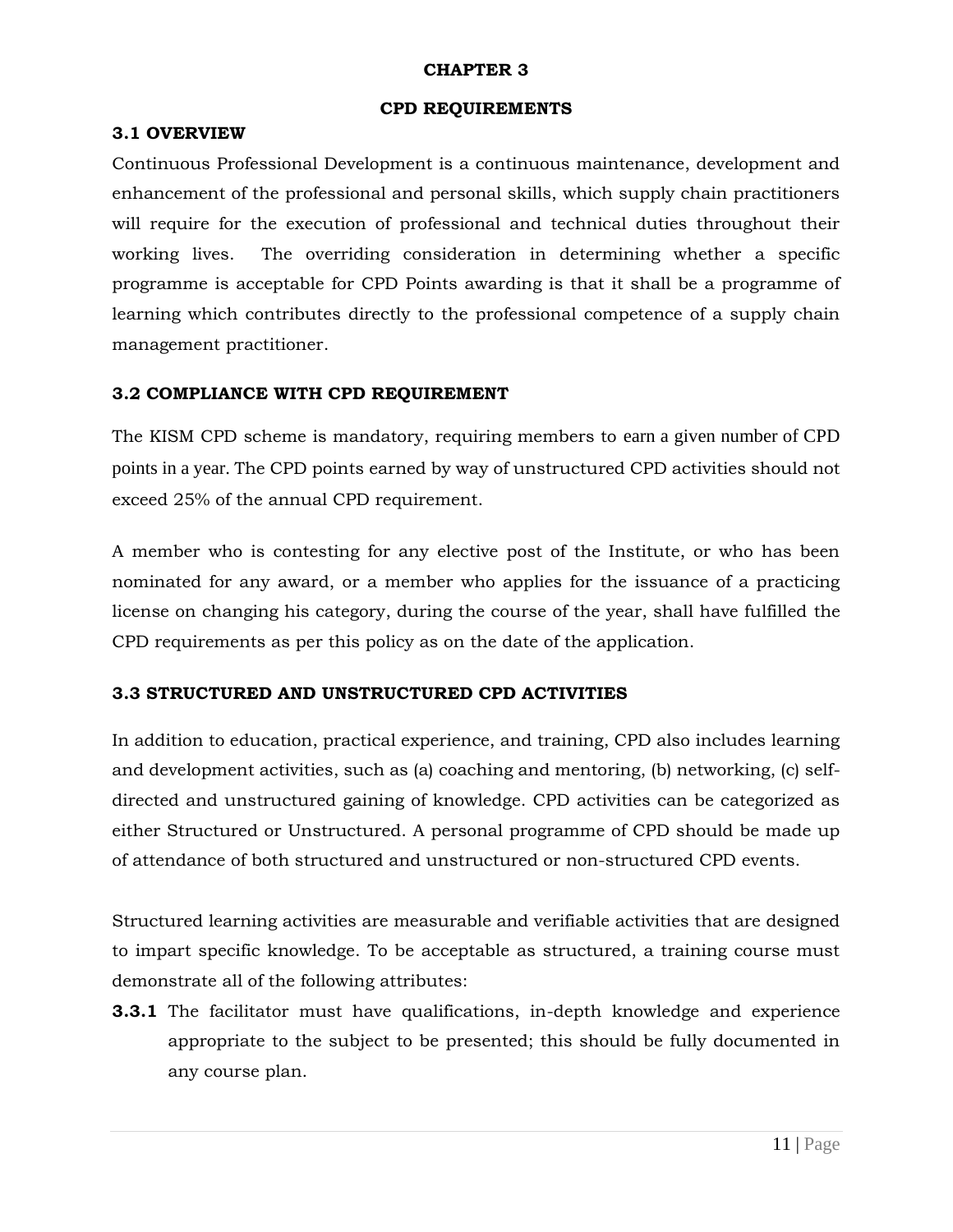- **3.3.2** There must be pre-prepared course notes and a course outline which participants can retain for future reference.
- **3.3.3** The presentation shall be interactive, allowing participants to ask questions and to discuss points of interest or concern.

# **3.4 GENERAL CONSIDERATIONS FOR AWARDING CPD POINTS**

The objective of CPD is to assist professional Supply chain practitioners to develop professional competence necessary to provide services of high quality in the public interest. The awarding of CPD points should meet the minimum criteria of relevance, verifiability and measurability.

# **3.4.1 Relevance**

CPD contributes to the competence of professional Supply chain practitioners. CPD activities are expected to develop the professional knowledge, professional skills and professional values, ethics and attitudes of the professional SCM practitioner, relevant to their current and future work and professional responsibilities.

# **3.4.2 Measurement**

The learning activity can be measured in terms of effort or time spent, or through a valid assessment method which measures competence achieved or developed. Generally, the Institute shall adopt Input Based System of awarding CPD credits. This system measures the time (or equivalent units such as effort converted in points) actively spent on a CPD activity by a member. Specifically, the number of CPD points earned from a CPD event by a member shall depend on:

- i. Time spent on a CPD activity
- ii. Units allocated to an activity by a CPD provider
- iii. Units prescribed by the Institute

# **3.4.3 Verification**

Certain portions of the learning activities professional Supply chain practitioners engage in are verifiable. This means that the learning is able to be objectively verified by a competent source. Some learning activities may be measured but not verified. The following exhibits may be used for verification of CPD activities:

# **3.4.3.1 Verification Criteria**

|  | Proof of attendance e.g. participation certificate/letter, Course outlines, |
|--|-----------------------------------------------------------------------------|
|  | teaching materials                                                          |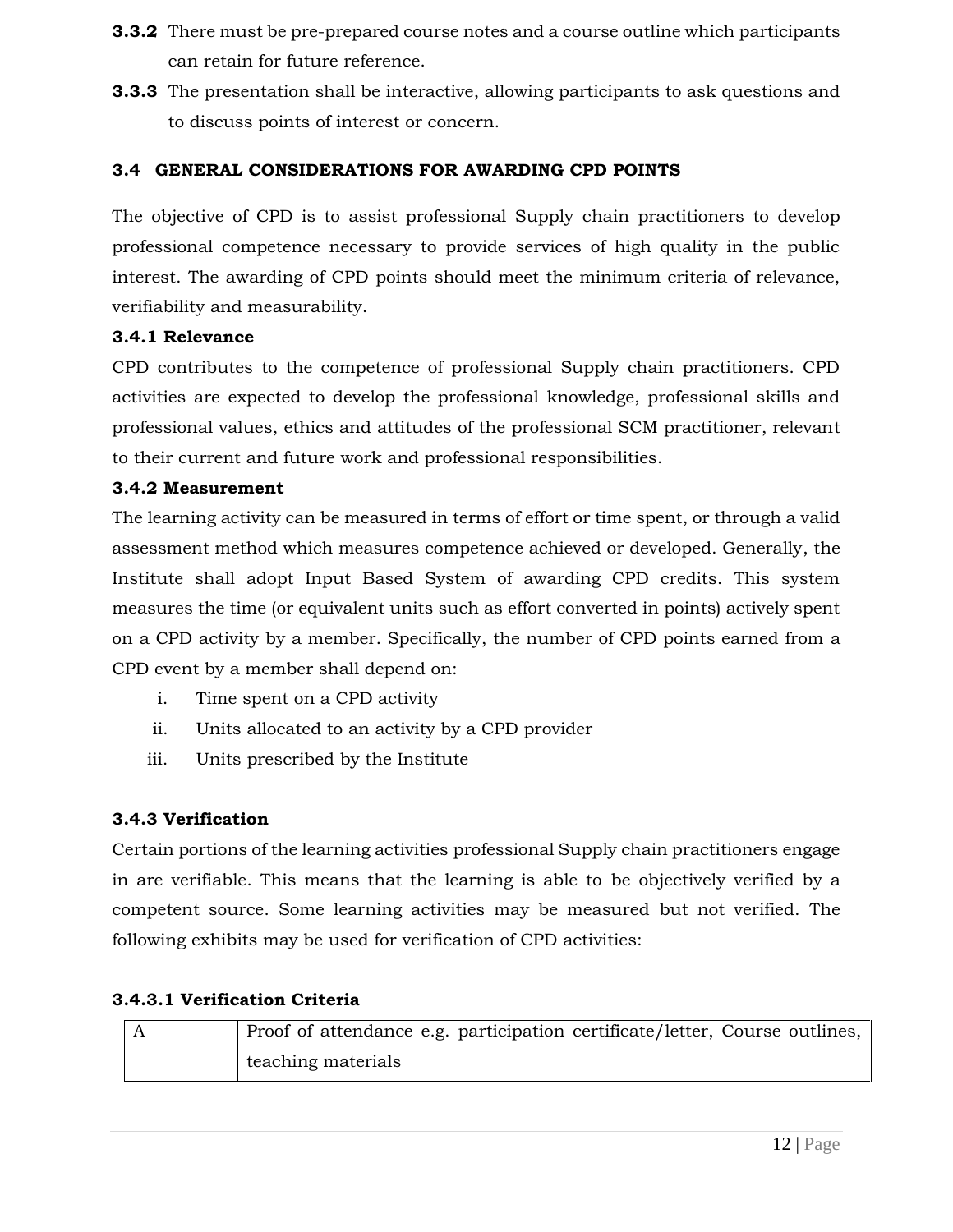| Proof of support in the Mentorship and Internship programme e.g. letter |
|-------------------------------------------------------------------------|
| of recommendation                                                       |
| Verified presentation or publication in book, proceedings or journal.   |
| Transcript, examination result slips, Independent assessments of a      |
| learning activity by a competent supervisor                             |

# **3.5 SPECIFIC CRITERIA FOR AWARDING CPD POINTS**

The obligation of recording CPD activities lies with the Institute's secretariat. However, Professional Supply chain management practitioners are encouraged to retain appropriate records and documents related to their CPD and, upon request by the Institute, provide sufficient evidence to demonstrate their compliance with the CPD requirements.

# **3.6 AWARDING STRUCTURED CPD POINTS**

Structured CPD activities shall be awarded minimum CPD points as per their categories as follows:

| <b>EVENT</b>                           | <b>DURATION</b> | <b>CPD POINTS</b> |
|----------------------------------------|-----------------|-------------------|
|                                        |                 |                   |
|                                        |                 |                   |
| Capacity Building Courses delivered by | 5 days          | 30                |
| KISM or other accredited Institutions  | 4 days          | 24                |
|                                        |                 |                   |
| (including virtual events)             | 3 days          | 18                |
|                                        | 2 days          | 12                |
|                                        |                 |                   |
|                                        | $1 \, day$      | 6                 |
|                                        |                 |                   |
| National/<br>Regional/International    | 5 days          | 30                |
| conferences                            | 4 days          | 24                |
|                                        |                 |                   |
| Leadership<br>&<br>Management          | 3 days          | 18                |
|                                        |                 |                   |
| Governance and IT application courses  | 2 days          | 12                |
| to get more CPD points                 | 1 day           | 6                 |
|                                        |                 |                   |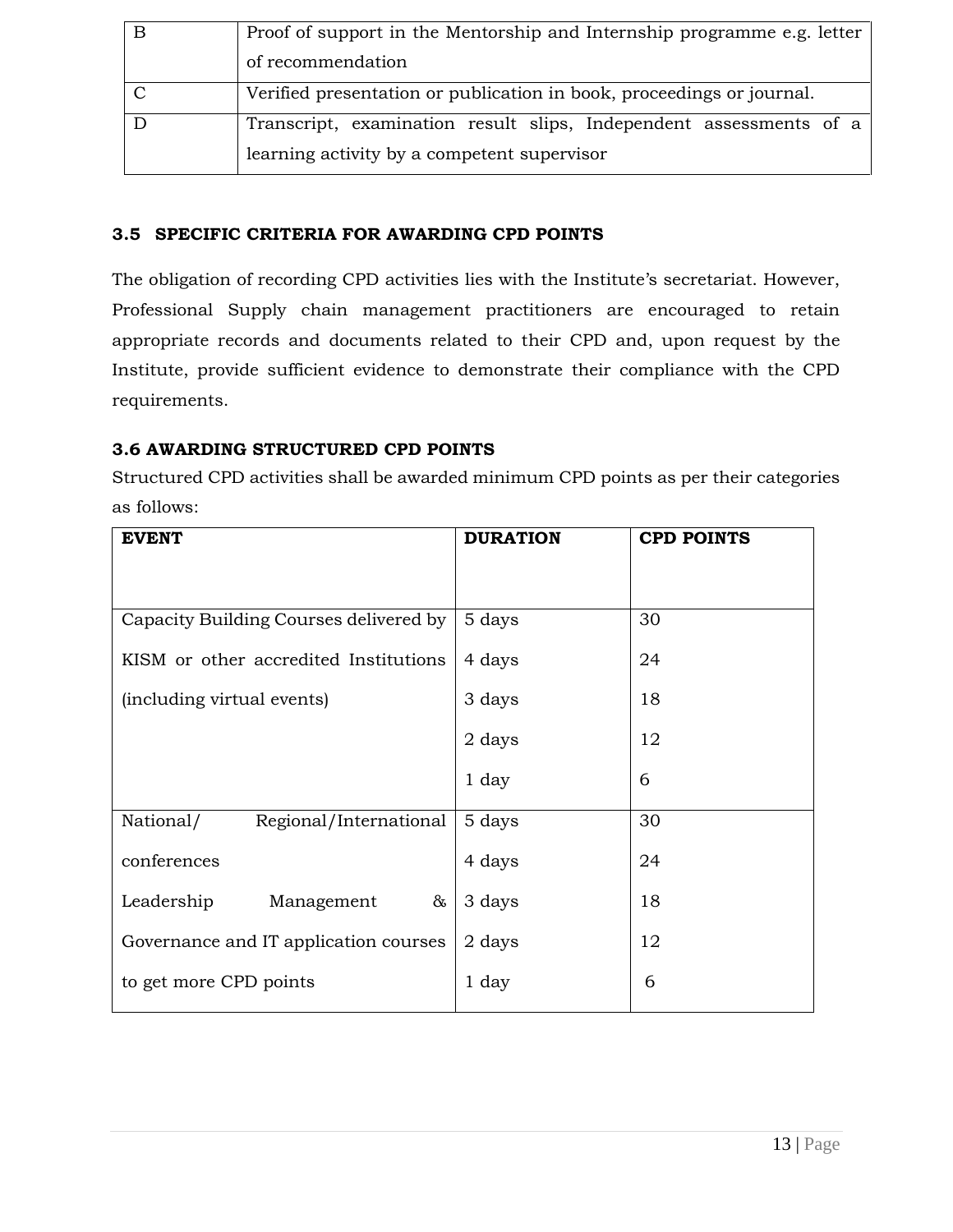| In-house trainings done by KISM or       | 1 Day              | 6                    |
|------------------------------------------|--------------------|----------------------|
| other accredited Institutions            | 2 days             | 12                   |
|                                          | 3 days             | 18                   |
|                                          | 4 days             | 24                   |
|                                          | 5 days             | 30                   |
| Short<br>membership                      | 2 day              | 12                   |
| done<br>courses/programs/forums<br>by    | 1 day              | 6                    |
| <b>KISM</b>                              | Half-a-day<br>(two | $\overline{4}$       |
|                                          | two-hour sessions) |                      |
|                                          | Two-hour evening   | $\overline{2}$       |
|                                          | forum              |                      |
| Making professional presentations on     |                    | 2 per session        |
| invitation at conference, workshop or    |                    |                      |
| seminar; giving professional lectures at |                    |                      |
| college or university in SCM (provided   |                    |                      |
| that the member brings this to the       |                    |                      |
| attention of KISM immediately the        |                    |                      |
| member receives the said invitation      |                    |                      |
| from that college/University)            |                    |                      |
| Delivering mentorship programs<br>(as    | 2 Points           | $\overline{2}$       |
| approved by KISM)                        |                    |                      |
| <b>KISM Webinars</b>                     | 1 Hour             | $\mathbf{1}$         |
| Other on-line/Certification courses (as  |                    | Max.<br>5<br>points, |
| agreed with KISM)                        |                    | subject to review by |
|                                          |                    | <b>PSC</b>           |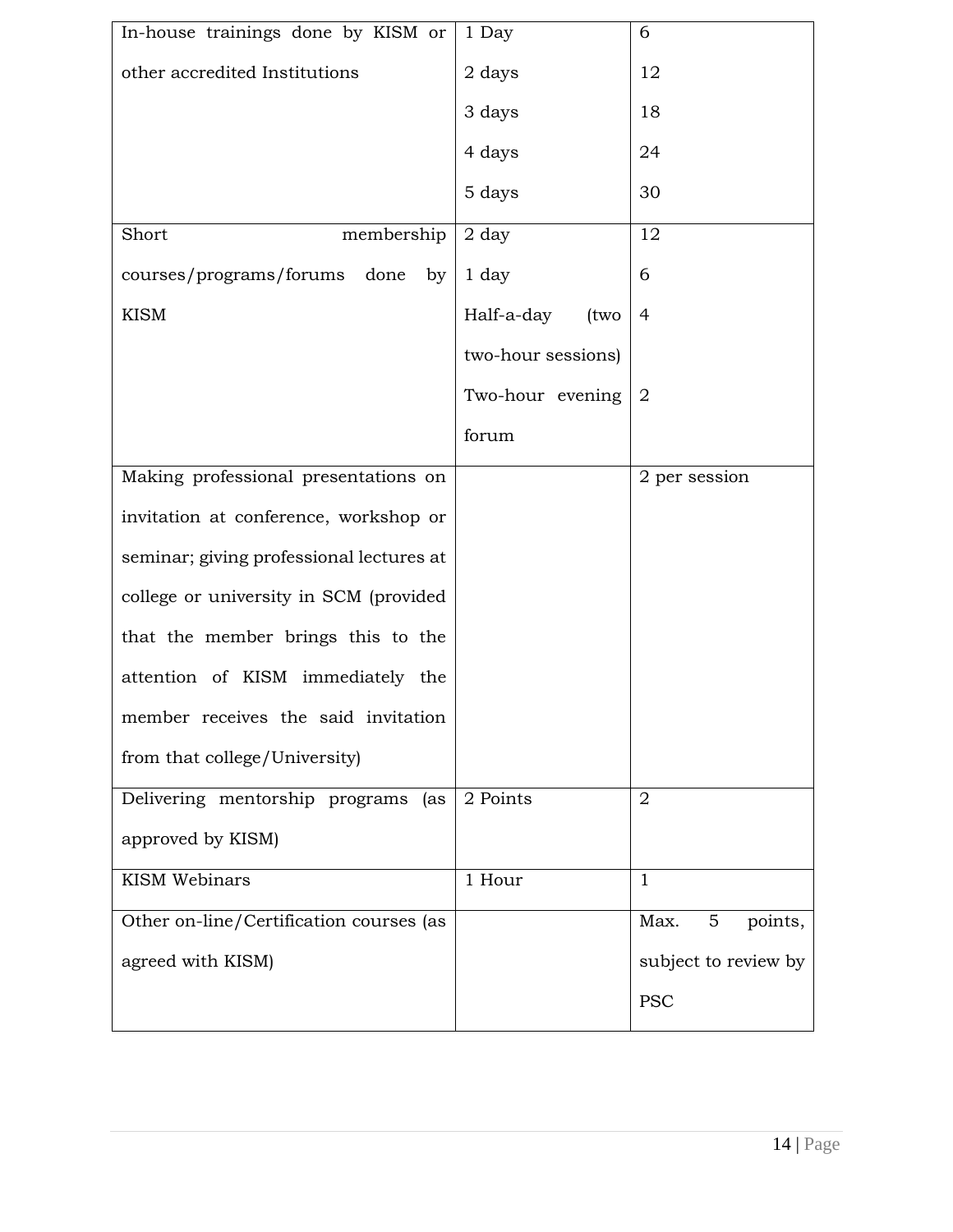| Facilitation at a KISM SCM workshop     |                  | Upto                | the | max. |
|-----------------------------------------|------------------|---------------------|-----|------|
|                                         |                  | points              | for | the  |
|                                         |                  | workshop            |     |      |
| Relevant study programs such<br>as      | CPSP IV          | $\overline{4}$      |     |      |
| professional courses, degrees<br>etc    | CPSP III         | 3                   |     |      |
| (Granted on the year of completion)     | CPSP II          | $\overline{2}$      |     |      |
|                                         | CPSP I           | $\sqrt{2}$          |     |      |
|                                         | APS <sub>2</sub> | $\overline{2}$      |     |      |
|                                         | APS 1            | $\overline{2}$      |     |      |
|                                         | PHD              | 5                   |     |      |
|                                         | Masters          | $\overline{4}$      |     |      |
|                                         | <b>Bachelors</b> | 3                   |     |      |
|                                         | Diploma          | $\overline{2}$      |     |      |
|                                         | Certificate      | $\mathbf{1}$        |     |      |
|                                         | Professional     | 3                   |     |      |
|                                         | certification    | , subject to review |     |      |
|                                         |                  | by PSC              |     |      |
| Publication of PSCM articles, research  |                  | Max. 6; subject to  |     |      |
| study in a reputable<br>case<br>or      |                  | review              |     | by   |
| Professional SCM journal or magazine    |                  | Professional        |     |      |
|                                         |                  | Standards           |     |      |
|                                         |                  | Committee           |     |      |
| Position papers/ legislative and policy |                  | 3                   |     |      |
| analyses (to be approved by KISM        |                  |                     |     |      |
| before engagement)                      |                  |                     |     |      |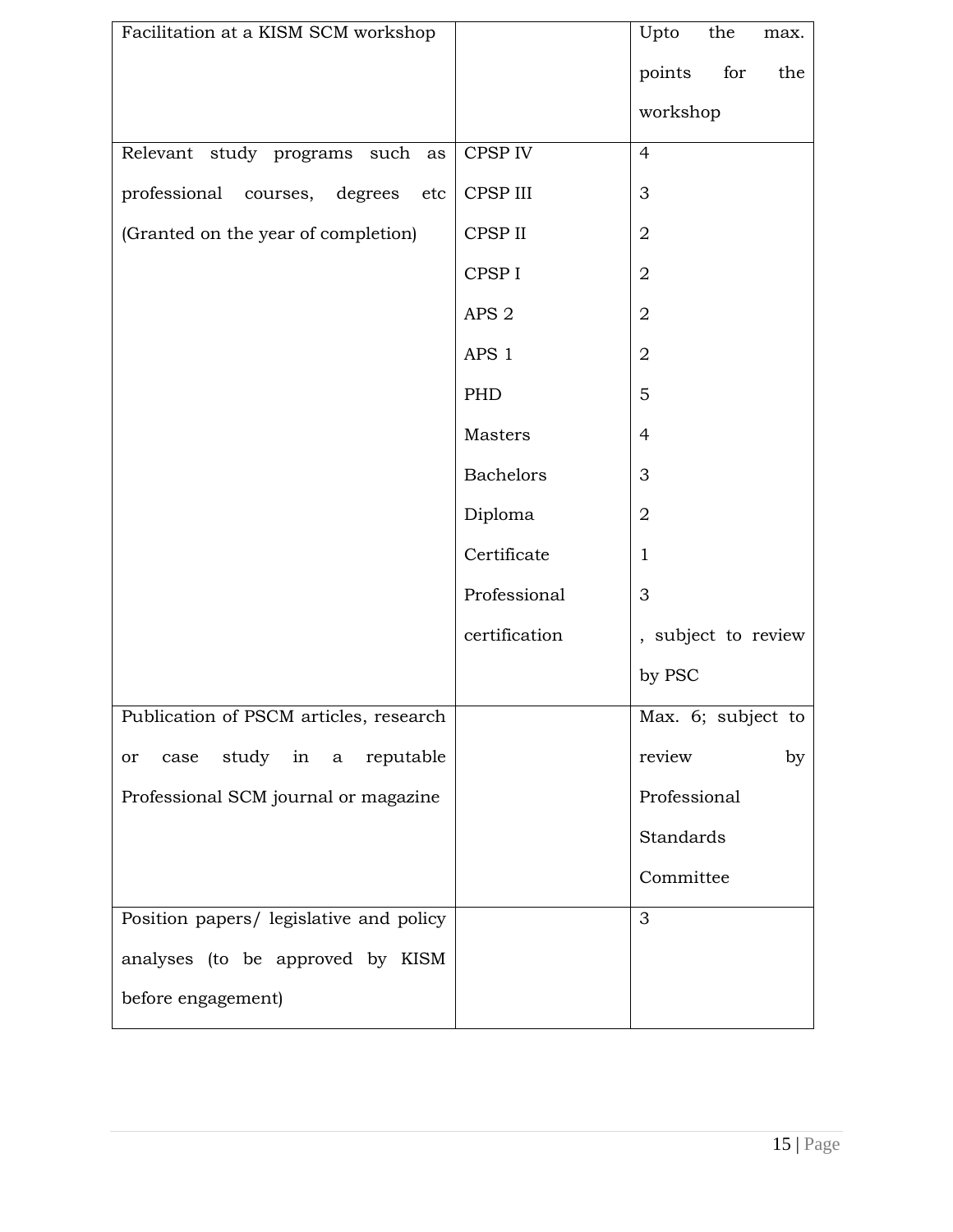| Peer reviews of manuscripts, research   | 2<br>points;<br>upon |
|-----------------------------------------|----------------------|
| proposals, syllabi and book reviews (as | completion of the    |
| approved by KISM)                       | work                 |
| Participation in<br>special<br>events   | Subject to review by |
| (Elections, Dinners, CSR etc) Prior     | PSC and points to    |
| approval to be given by KISM            | be<br>agreed         |
|                                         | beforehand           |
|                                         |                      |

# **3.7 AWARDING UNSTRUCTURED CPD**

 As a rule of thumb, Unstructured or Non-Structured CPD activities are defined as any form of self-study or practical exercise aimed at refining or improving skills which do not form part of day-to-day working duties. The Institute shall recognize the following unstructured CPD points:

- **3.7.1 Unstructured CPD activity category 1 (one):** Documented Self Study and practical exercise that results in Professional Development
- **3.7.2 Unstructured CPD activity category 2 (two):** Professional networking session.
- **3.7.3 Unstructured CPD activity category 3 (three):** Training by accredited/authorized service providers other than KISM.

# **NOTE**

From unstructured CPD activities, a member shall earn not more than 25% 0f the annual CPD requirement.

# **3.8 GRACE PERIOD**

Any member who has not completed the required number of CPD points during a reporting period/a given calendar year will be allowed three months immediately following the period to make up for the deficiency. Points credited towards a deficiency during these three months will not be counted towards the annual minimum requirement in the CPD year in which they are taken. In special cases exemptions or back fees determined by council may be applied. Back fees are paid in regards to membership renewal.

# **3.9 SANCTIONS**

Failure to correct any deficiency in compliance within the stipulated three-month period will result in the Institute communicating with those not in compliance, informing them of the unacceptable position and giving them an additional grace period of two months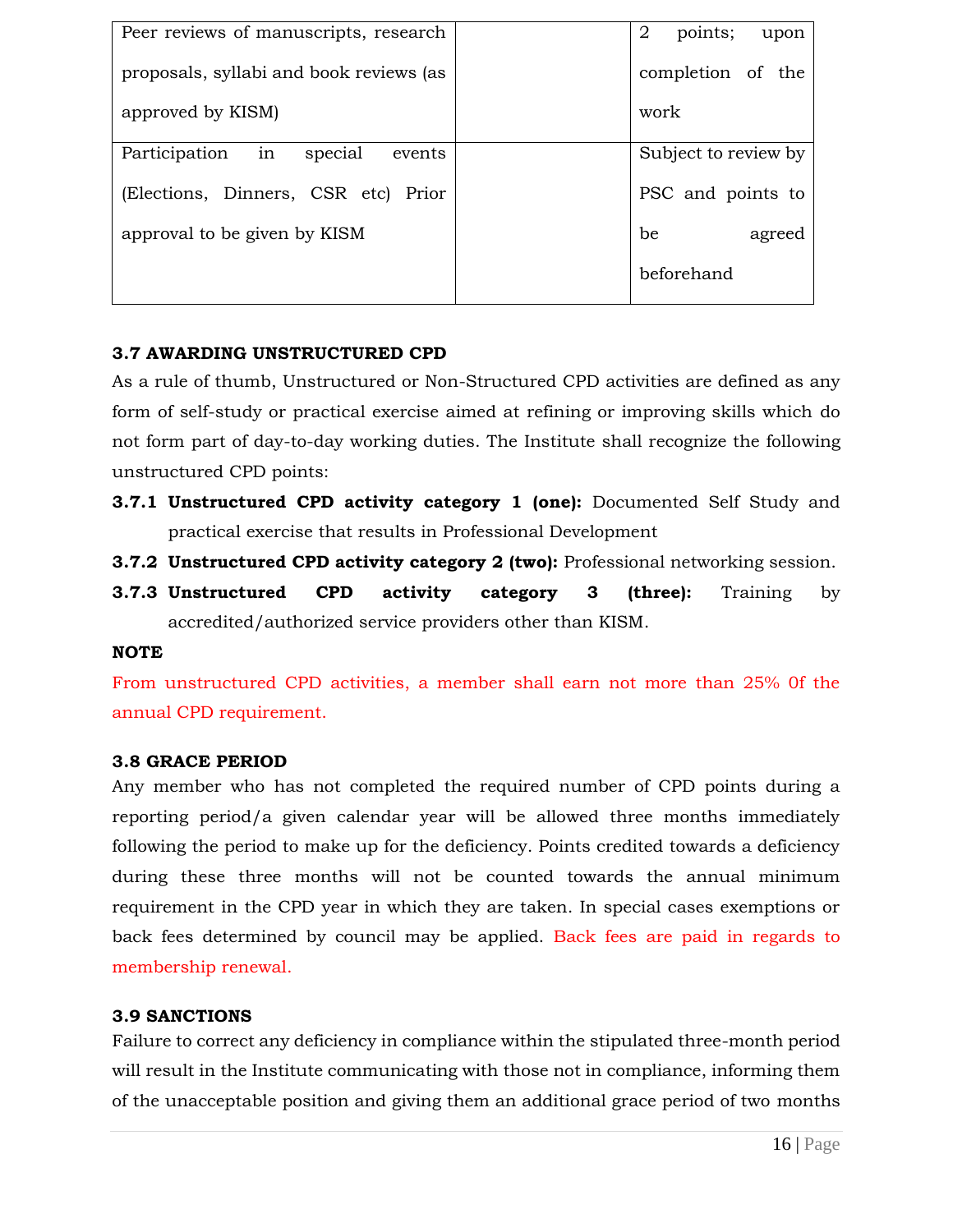within which to comply and / or submit a proposal on how they wish to make up the deficiency.

Non-compliance thereafter, unless the requirement is waived by Council in accordance with the Institute's Guidelines, regulations and policies or the act will result in the following:

- **3.9.1** Non-renewal of membership and practicing licenses for those in practice.
- **3.9.2** Communication to the employer informing the employer of the state of noncompliance by the employee.
- **3.9.3** Referral of the case for Disciplinary Action and will be subject to the existing disciplinary procedures.
- **3.9.4** Non-issuance of certificate of good standing by the Institute
- **3.9.5** Member to pay back fees for number of CPD points not attended to for reinstatement to be accorded

# **3.10 REINSTATEMENT Anchored in SPM (Registration and Licensing Regulations) 29 (1)-(3)**

Those applying for reinstatement, who have voluntarily or involuntarily lost their membership or come out of retirement or inactive status shall be treated as "new members". Their reporting period for CPD requirements begins in the calendar year following their reinstatement.

Those who wish to be reinstated after deregistration or suspension of license due to noncompliance with these guidelines will have to show proof of having complied before they can be reinstated, unless the requirement is waived by Council.

## **3.11 MEMBER CPD REPORT**

Members shall access their CPD reports at the close of each calendar year. This will be based on the CPD register as kept by KISM. However, members are encouraged to retain their own record of CPD activities for each year.

# **3.12 AWARD OF CPD POINTS TO COMMITTEE MEMBERS, INSTITUTE'S TRAINING FACILITATORS AND COUNCIL MEMBERS AND SECRETARIAT**

Cognizant of the fact that members of Council and various Council Committees of the Institute dedicate their time to the Institute affairs on a voluntary basis and the activities of council and committees constitute an acquisition and or expansion of knowledge relating to the supply chain profession, it is thus only reasonable to award them CPD points to relieve them of the responsibility of having to set aside more time and resources to attain the required CPD points per annum. This section seeks to provide guidance on processes and procedures that are to be followed in awarding Continuous Professional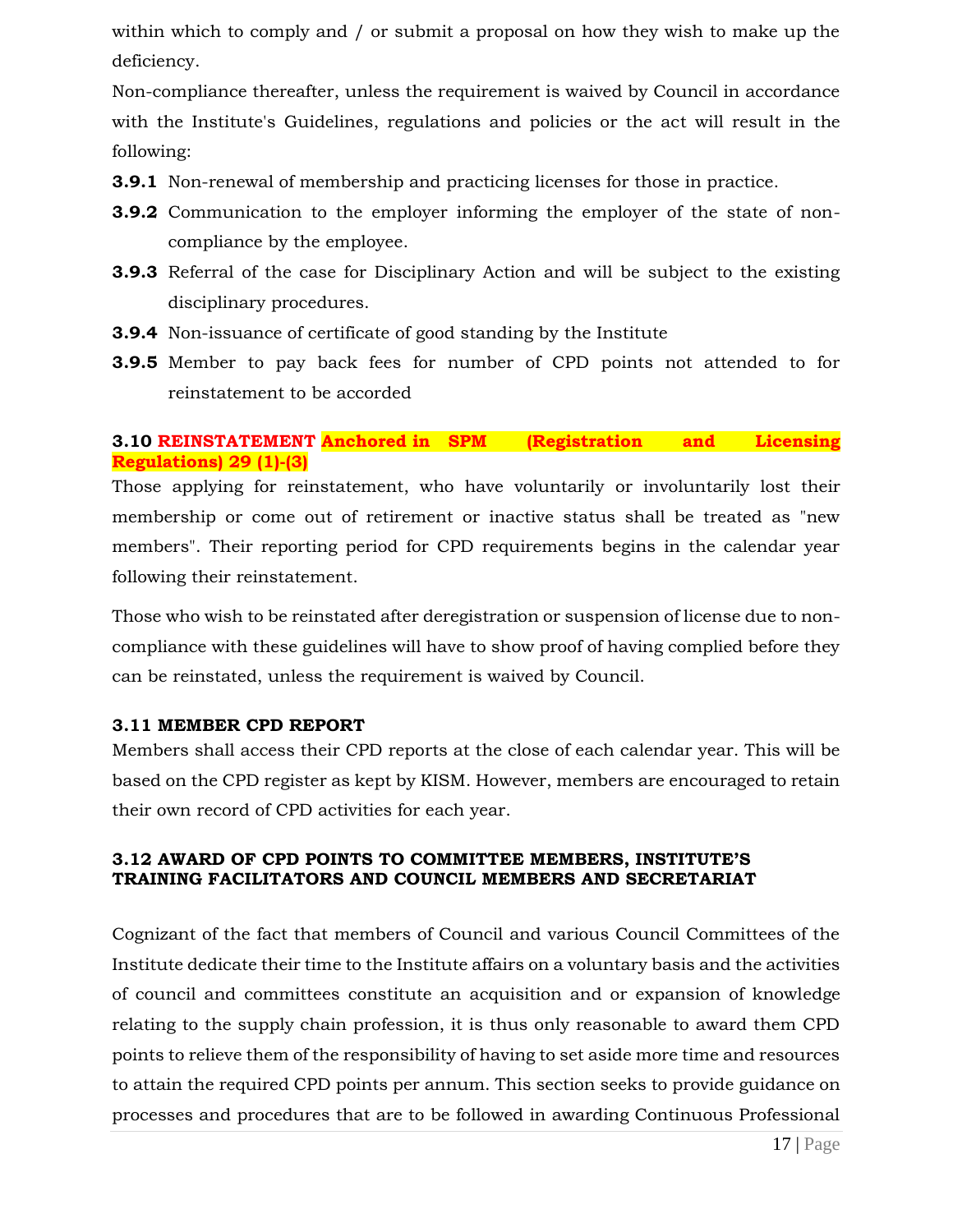Development (CPD) points to members of the KISM Council and members who serve in various committees of the Institute.

This section also addresses the criteria to be used in awarding CPD points to facilitators who facilitate Institute CPD activities either as speakers or trainers for a defined number of points as approved by KISM prior to engaging in the exercise.

# **Justification for the Section This section aims at:**

- a) Encouraging active participation by council and committee members in their respective council/committee business
- b) Reducing situations where committee/council members are not in good standing for lack of CPD points yet they spend many points per annum on Institute affairs on an honorary basis
- c) Clearly defining CPD award criteria for Council/Committee members and facilitators
- d) Allowing the Secretariat to maintain registers for various committee attendance and award CPD points for such attendance and any activity specified as qualifying under this policy.

# **3.12.1 Qualified Members of Council and Committees**

The qualified Members of Council and the various committees are defined as follows:

# **(a) Council**

- 1. Members of Council who are registered members of the Institute and;
- 2. Attend the meeting for the time that qualifies for the award of CPD points

# **(b) Committees**

- 1. Members of committees who are registered members of the Institute and;
- 2. Attend the meeting for the time that qualifies for the award of CPD points

# **3.12.2 Qualifying Participation in Committee/Council Activity**

Council and Committees will ordinarily meet at intervals and for periods agreed upon during the meetings. The issues to be considered for award of CPD points shall be those that relate to the supply chain profession locally and internationally.

The Secretariat shall;

1. Keep an attendance register which shall be signed by all committee members present.